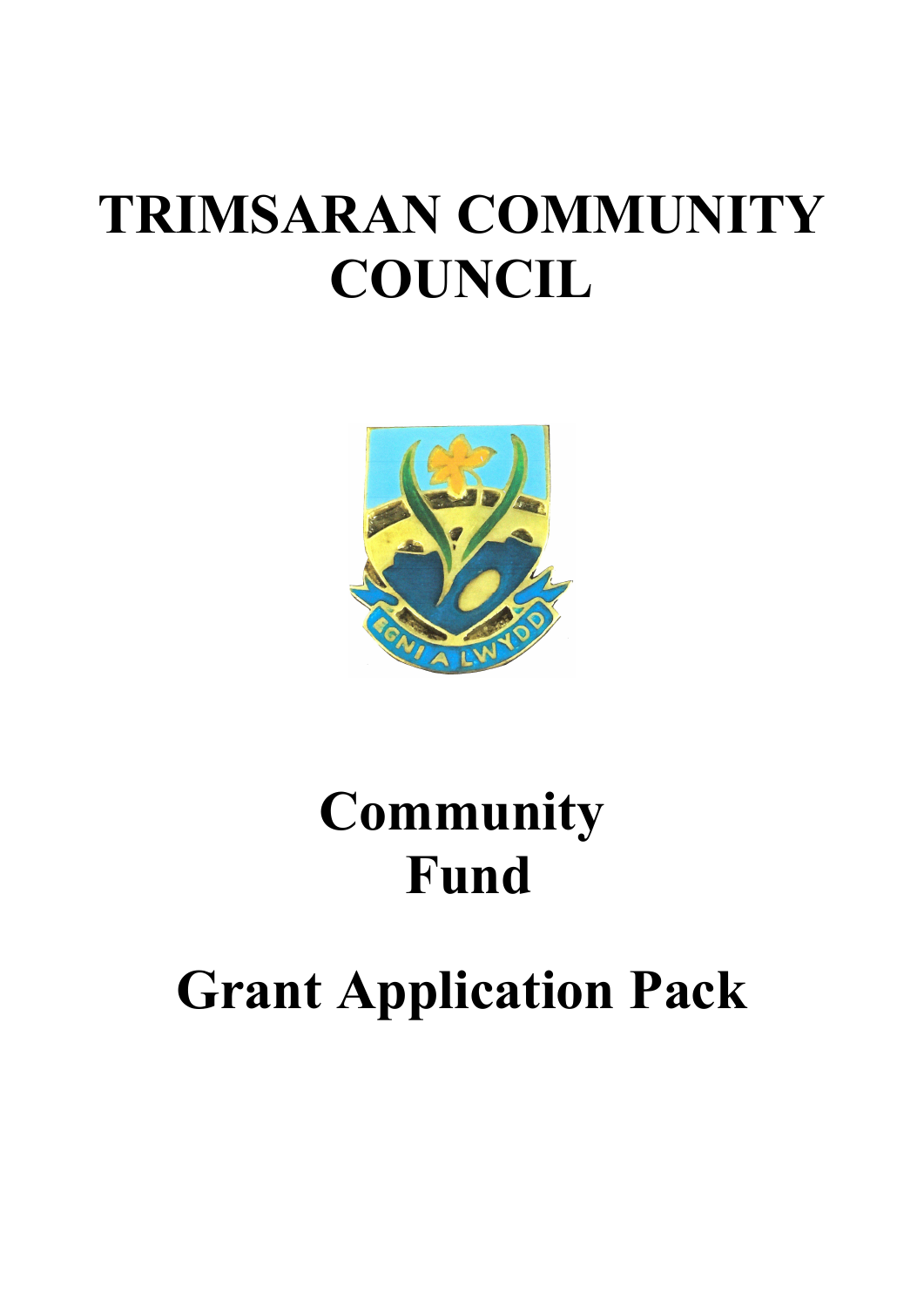#### 1. GENERAL

.

Thank you for considering whether to apply for a Community Grant from the Community Council. To help you assess your chances of success and to guide you through the process you are advised to read these guidance notes carefully.

#### 2. WHAT IS THE COMMUNITY DEVELOPMENT FUND?

The Community Council is committed to encouraging the community by working closely with the community and by offering financial support for community based projects. The fund has been created to support community groups and organisations based in the Ward of Trimsaran.

### 3. ARE YOU ELIGIBLE TO APPLY FOR A GRANT?

The Council welcomes applications from community groups and associations, voluntary organisations and other agencies that operate or exist within the Ward of Trimsaran. Applications are welcome from:

 Hall committees; village groups/committees; forum groups; amateur sporting clubs and associations; charitable organisations providing a direct service within the Council's area and other special interest groups.

The Council will NOT accept applications from:

Private business ventures; other local authorities; individuals seeking support for their own self-interest; professional artists/groups or religious and political bodies.

#### 4. WHAT PROJECTS WILL THE COUNCIL SUPPORT?

We must ensure that your project makes a difference to the quality of life of people living within the Council's area. Therefore, your project must deliver public benefit and promote one or more of the following principles:

Civic pride; community identity/self-reliance; maximising and encouraging the use of community facilities; health and well-being; environmental enhancement or recreation or leisure or Sport.

The project will be scored against four headings: value for money, community development, project benefit and sustainability.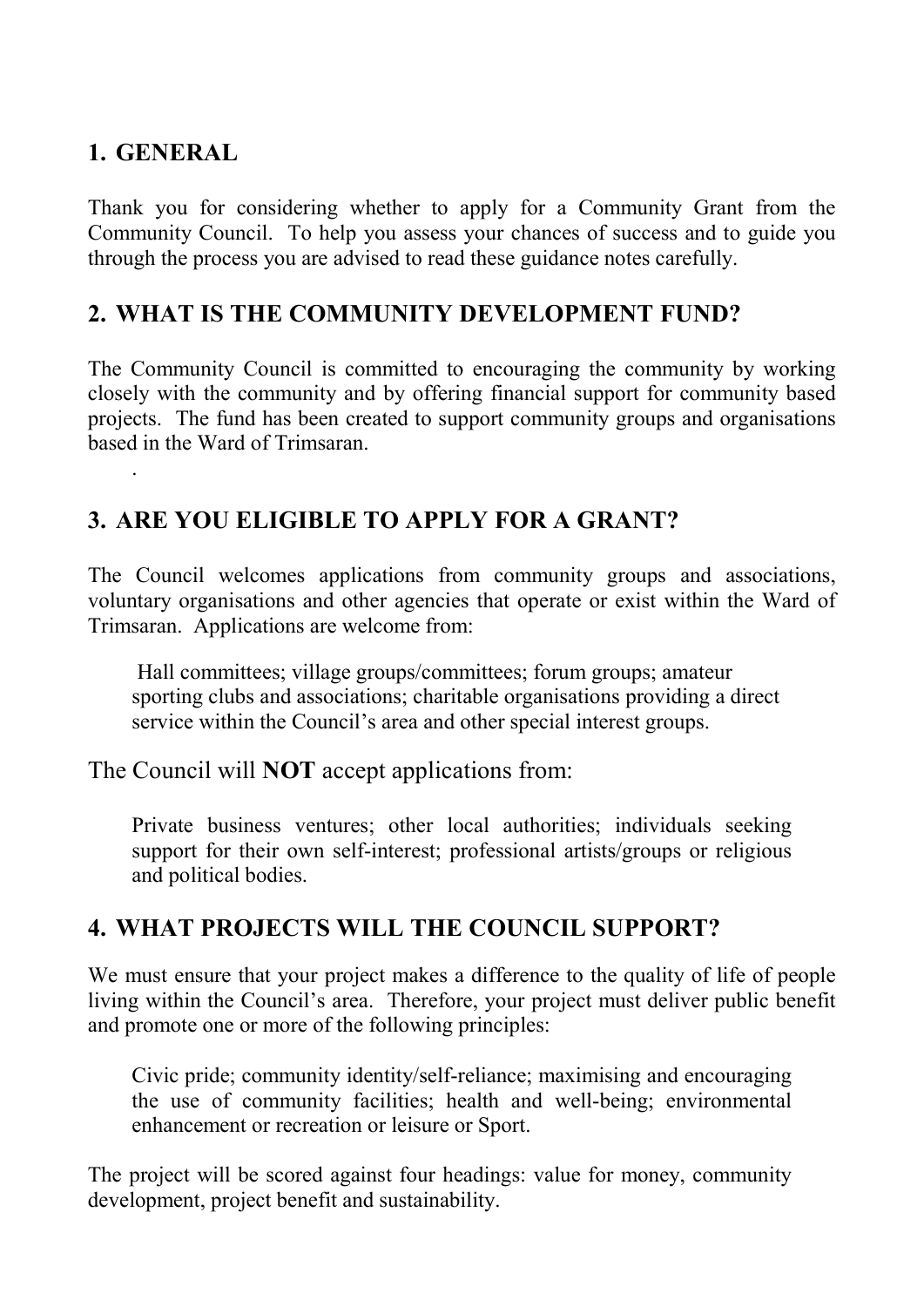# 5. HOW MUCH CAN YOU APPLY FOR?

The maximum grant award is £500. You can apply for any amount up to the maximum grant award.

### 6. HAVE YOU THOUGHT ABOUT MATCH FUNDING?

You may use the grant to match other funders' contributions including contributions from the European Union structural funds.

Applicants are encouraged to seek funding from other grant organisations. A list of funders is attached as a guide.

### 7. PROFESSIONAL FUNDRAISERS

The Council will not enter into negotiations with, nor discuss applications with, professional fundraisers acting on an applicant's behalf. The fees of professional fundraisers will not be accepted as eligible costs for the purpose of grant support from the Council.

# 8. FINANCIAL HEALTH AND RESERVES

The Council will not make grants to organisations which it believes are not in good financial health or whose financial management systems are not in good order.

The Council will not give a grant to voluntary and community organisations holding balances which are greater than 12 months operating costs for the applicant organisation.

# 9. WHAT THE COUNCIL WILL NOT FUND

The Council will not fund:

- projects which do not meet the Council's aims and objectives for promoting community development;
- retrospective costs;
- projects which promote religious or political beliefs;
- projects which are properly the subject of statutory funding;
- transport and catering costs;
- professional artists or groups;
- fireworks.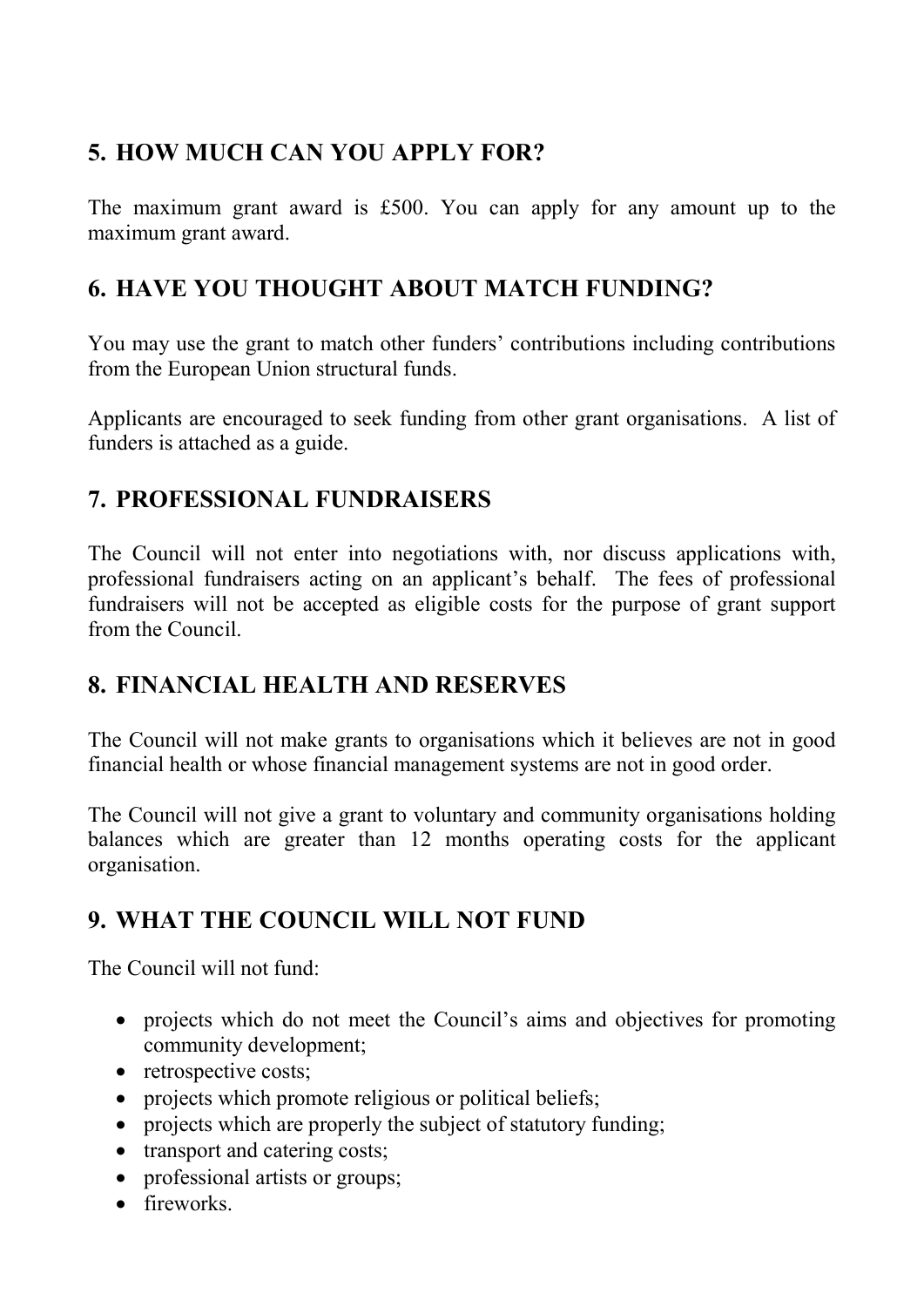The Council will not award a grant which:

- directly replaces statutory funding;
- might lead to a statutory body withdrawing funding in the future;
- subsidise the costs of a service which is provided or paid for by a statutory body.

# 10. HOW THE GRANT WILL BE PAID

If your application is successful, the grant will be paid after invoices or receipts for supported items of the application are received.

Successful applicants are eligible to request 50% of the grant in advance. After invoices or receipts are received equalling that amount, a further advance of 25% can be requested.

Any grant made must be claimed within 12 months of notification of the award.

# 11. ADDITIONAL REQUIREMENTS

The Council must ensure that grant money is properly targeted to legitimate organisations. Therefore, you will be required to provide the following at the time of application:

- a constitution or a set of rules which demonstrates that your organisation/group is legally constituted and is eligible to receive a grant to pursue the planned or existing project or initiative;
- provide details of all bank or building society accounts in the name of your organisation/group including the signatures of at least two appropriate people required to sign for each cheque/payment;
- annual accounts/audited statements, or for new organisations/groups, a details of aims and objectives;
- a brief description of the project indicating how it will make a positive contribution to the community, demonstrating that it has been sensibly costed and planned;
- undertake, when offered a grant, to comply with the Council's terms and conditions, monitoring, evaluation and reporting requirements.
- Provide a copy of your insurance imdemnity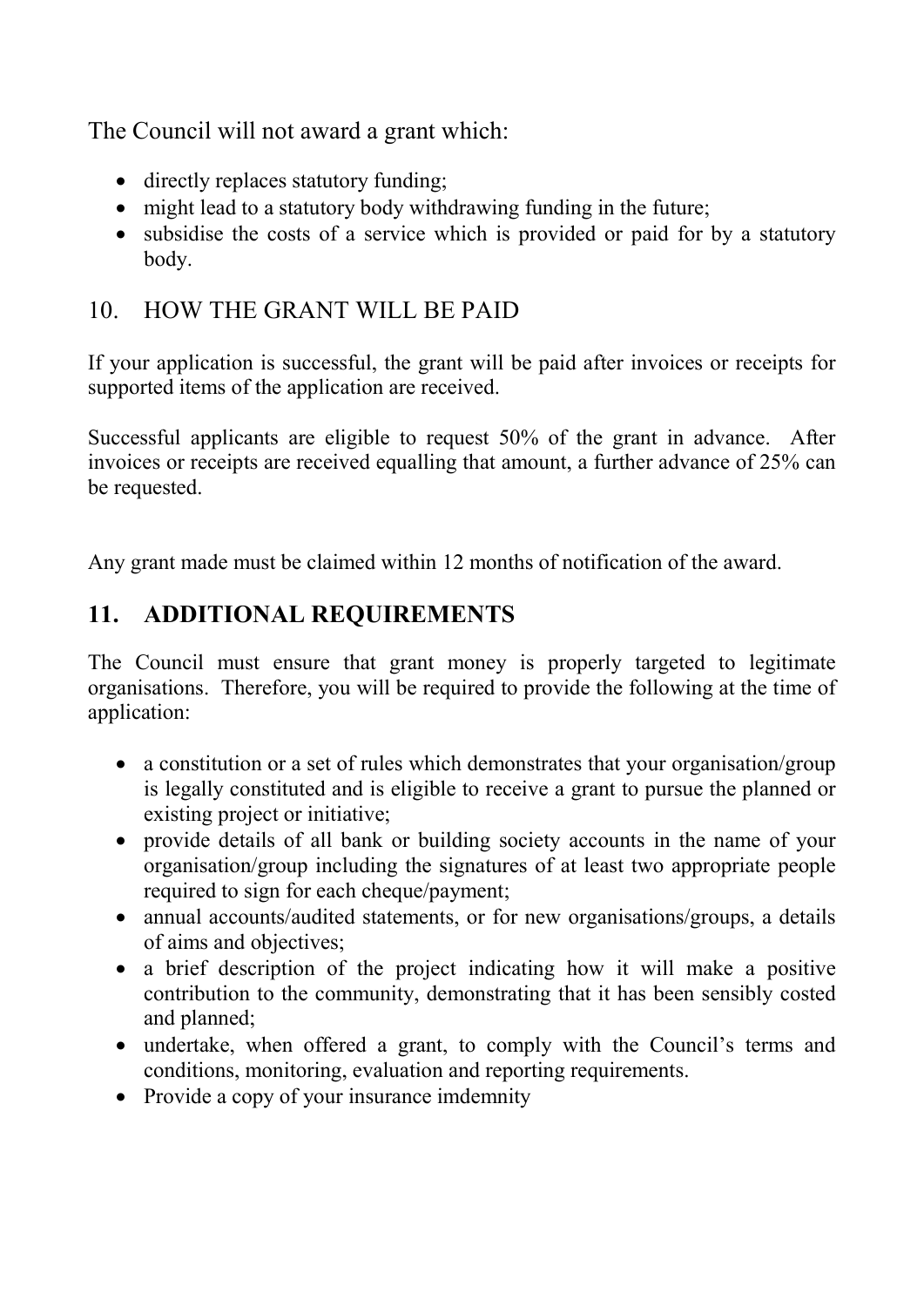#### Trimsaran Community Council COMMUNITY GRANT APPLICATION FORM

Prior to completing this application form please read the attached guidelines to ensure your project is eligible for grant assistance under the Council's grant scheme. Please complete in full as incomplete application forms will not be considered for grant aid. Use only the space provided in this form, continuation sheets will not be read.

#### APPLICANT'S DETAILS

| <b>CONTACT NAME:</b>                                        | <b>ADDRESS:</b> |                |
|-------------------------------------------------------------|-----------------|----------------|
| <b>ORGANISATION:</b>                                        |                 |                |
| TEL:                                                        |                 |                |
| <b>MOBILE:</b>                                              |                 |                |
| EMAIL:                                                      |                 |                |
| WHAT IS THE MAIN PURPOSE OF YOUR ORGANISATION/GROUP?        |                 |                |
| HOW LONG HAS YOUR ORGANISATION/GROUP BEEN ESTABLISHED?      | Years           | Months         |
| NUMBER OF VOLUNTEERS INVOLVED IN YOUR<br>ORGANISATION/GROUP |                 |                |
| IS YOUR ORGANISATION/GROUP REGISTERED AS A CHARITY?         | YES $\Box$      | $NO$ $\square$ |
| IF YES, PLEASE STATE YOUR CHARITY REGISTRATION NUMBER       |                 |                |

#### PROJECT DETAILS

| TITLE:              |       |  |
|---------------------|-------|--|
| <b>DESCRIPTION:</b> |       |  |
|                     |       |  |
| .                   |       |  |
| .<br>.              |       |  |
|                     |       |  |
| LOCATION:           | WARD: |  |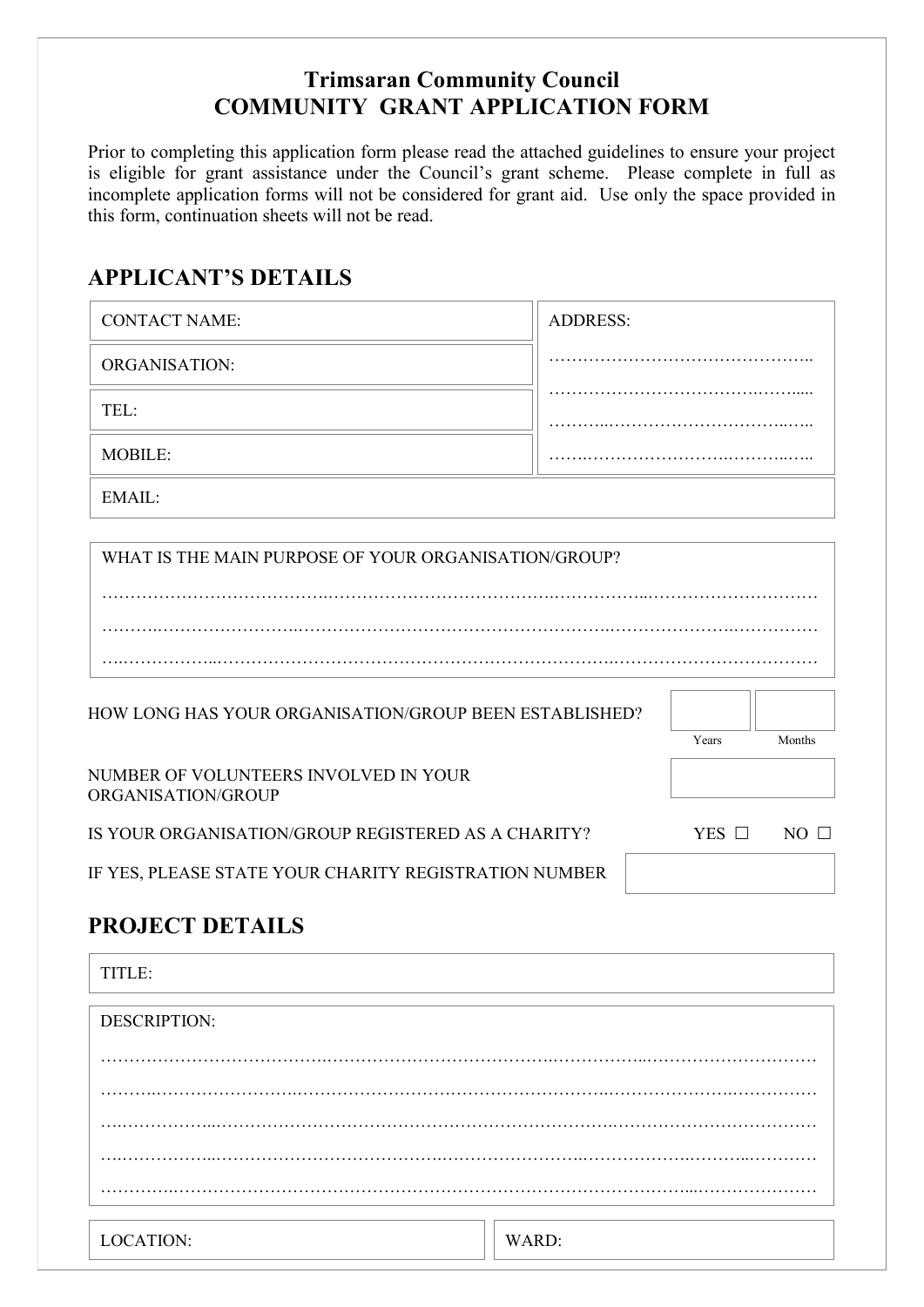|                    | <b>OTHER FUNDING SOURCES FOR THE PROJECT</b>                                                              |              |                           |                |
|--------------------|-----------------------------------------------------------------------------------------------------------|--------------|---------------------------|----------------|
|                    | IF THE COUNCIL IS UNABLE TO AWARD THE AMOUNT<br>REQUIRED, WOULD A SMALLER AWARD BE ACCEPTABLE?            |              | YES $\Box$                | $NO \Box$      |
|                    | IS THE PROJECT SOLELY DEPENDENT ON RECEIVING<br><b>GRANT AID FROM THE COUNCIL?</b>                        |              | YES $\Box$                | $NO \Box$      |
|                    | PLEASE STATE THE AMOUNT OF GRANT SOUGHT FROM<br>THE COUNCIL (maximum of £500)                             |              | $\mathbf f$               |                |
|                    | CAN V.A.T. BE RECLAIMED?                                                                                  |              | YES $\Box$                | $NO \Box$      |
|                    | /                                                                                                         | $\sqrt{ }$ . |                           |                |
|                    |                                                                                                           |              |                           |                |
|                    |                                                                                                           |              |                           |                |
|                    |                                                                                                           |              |                           |                |
|                    |                                                                                                           |              |                           |                |
| Cost(f)            | <b>Item</b>                                                                                               | Cost(f)      | <b>Item</b>               |                |
|                    | TOTAL PROJECT COST: (please provide breakdown)                                                            |              |                           |                |
|                    | DO YOU HAVE THE NECESSARY PLANNING PERMISSION?                                                            |              | $YES$ $\square$           | $NO \Box$      |
|                    | DOES YOUR PROJECT REQUIRE PLANNING PERMISSION?                                                            |              | $YES$ $\square$           | $NO$ $\square$ |
|                    |                                                                                                           |              |                           |                |
|                    |                                                                                                           |              |                           |                |
|                    |                                                                                                           |              |                           |                |
|                    |                                                                                                           |              |                           |                |
|                    | PLEASE BRIEFLY EXPLAIN HOW YOUR PROJECT WILL HELP PROMOTE COMMUNITY<br>DEVELOPMENT AND LIST THE BENEFITS: |              |                           |                |
|                    | <b>COMPLETION DATE:</b>                                                                                   | $\perp$      | INFORMATIVE/COMMEMORATIVE |                |
|                    |                                                                                                           | $\perp$      | ORGANISATION/MEMBER       |                |
| <b>START DATE:</b> |                                                                                                           |              |                           |                |

| Please indicate against each source |
|-------------------------------------|
|                                     |
|                                     |
|                                     |
|                                     |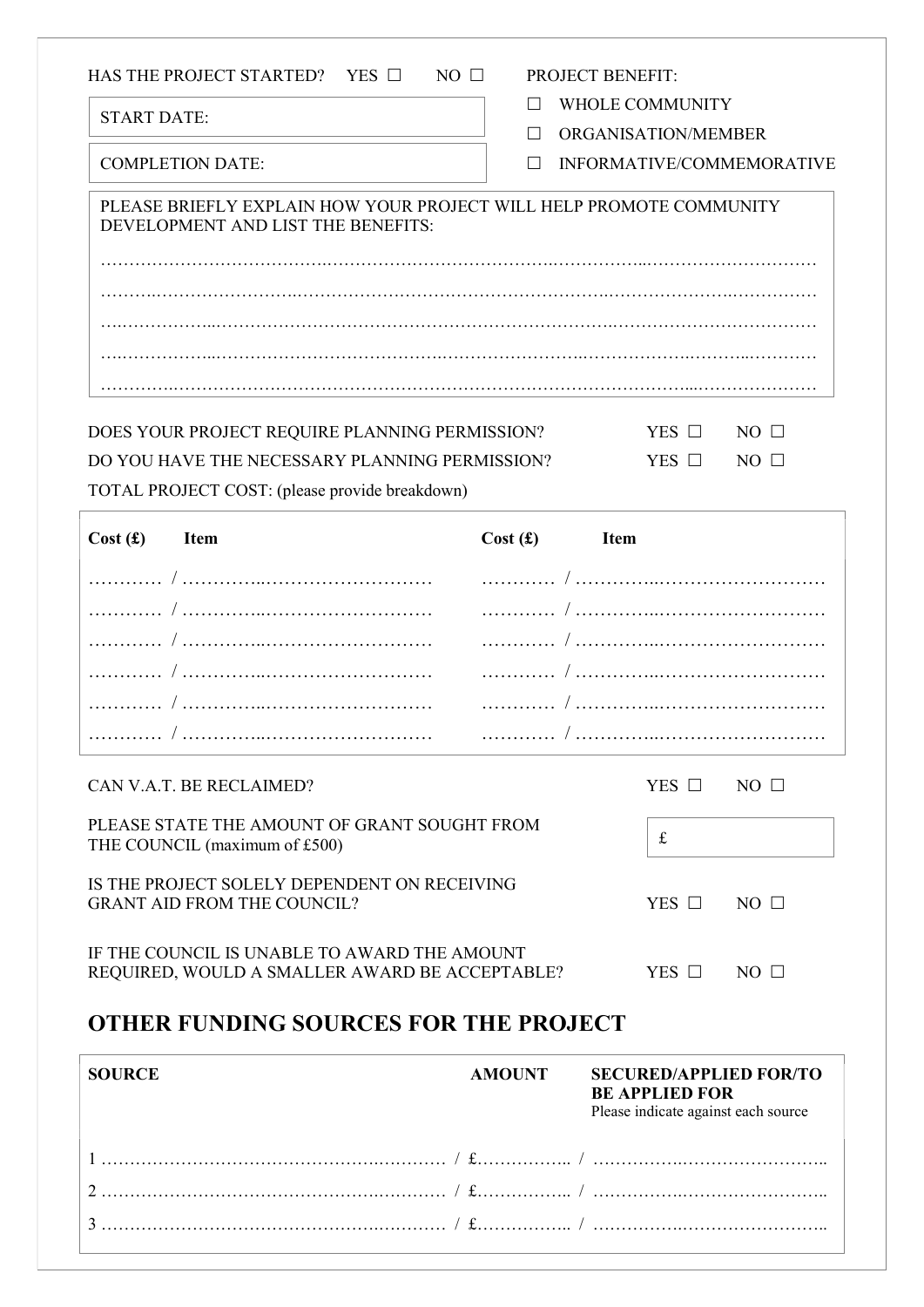#### BANK DETAILS

Please provide details of the main bank/building society account held by your organisation into which any grant monies would be paid:

| NAME OF BANK/BUILDING SOCIETY: |
|--------------------------------|
| <b>ADDRESS:</b>                |
| NAME ON ACCOUNT:               |
| <b>ACCOUNT NUMBER:</b>         |
| <b>BANK SORT CODE:</b>         |

Please provide details of all other bank/building society account(s) held by your organisation in the box below:

| <b>NAME OF BANK/BUILDING</b><br><b>SOCIETY</b> |  | BANK SORT CODE |
|------------------------------------------------|--|----------------|
|                                                |  |                |
|                                                |  |                |
|                                                |  |                |

Any undisclosed sources of finance may render your application invalid. A copy of the latest statement for each of these accounts, covering a period of at least one month, is requested with the application.

#### ATTACHMENTS (please  $\checkmark$ )

#### MANDATORY

- $\square$  CONSTITUTION
- BANK STATEMENTS
- $\Box$  QUOTATIONS FOR PROJECT ITEMS

#### IF APPLICABLE

- $\Box$  ARCHITECT/CONTRACTOR ESTIMATE(S)
- D BUSINESS/PROJECT PLAN
- $\Box$  STATUTORY CONSENT(S)
- **PROOF OF OWNERSHIP**
- $\Box$  DRAWINGS OF SCHEME
- $\Box$  PROOF OF FUNDING
- INSURANCE INDEMNITY